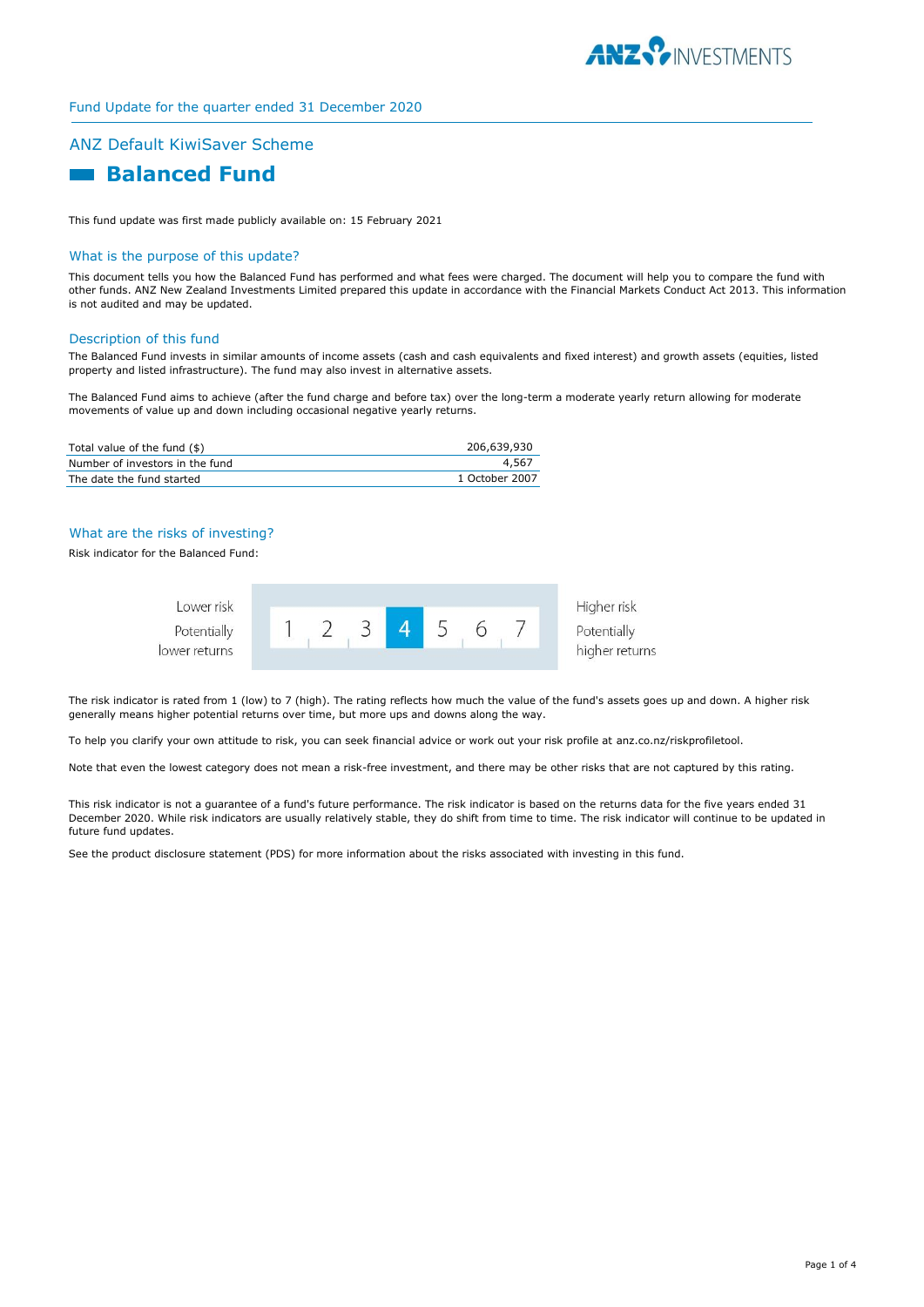# How has the fund performed?

|                                               | Average over past<br>five years | Past year |
|-----------------------------------------------|---------------------------------|-----------|
| Annual return                                 |                                 |           |
| (after deductions for charges and tax)        | 6.30%                           | 6.87%     |
| Annual return                                 |                                 |           |
| (after deductions for charges but before tax) | 7.53%                           | 8.68%     |
| Market index annual return                    |                                 |           |
| (reflects no deduction for charges and tax)   | 8.19%                           | 7.70%     |

The market index annual return is calculated using the target investment mix and the indices of each asset class. The composition of the market index for this fund changed on 15 October 2020 due to a change in the underlying index for the New Zealand fixed interest asset class.

Additional information about the market index is available in the statement of investment policy and objectives on the offer register at www.discloseregister.companiesoffice.govt.nz.



# **Annual return graph**

This shows the return after fund charges and tax for each of the last 10 years ending 31 March. The last bar shows the average annual return for the last 10 years, up to 31 December 2020.

**Important:** This does not tell you how the fund will perform in the future.

Returns in this update are after tax at the highest prescribed investor rate (PIR) of tax for an individual New Zealand resident. Your tax may be lower.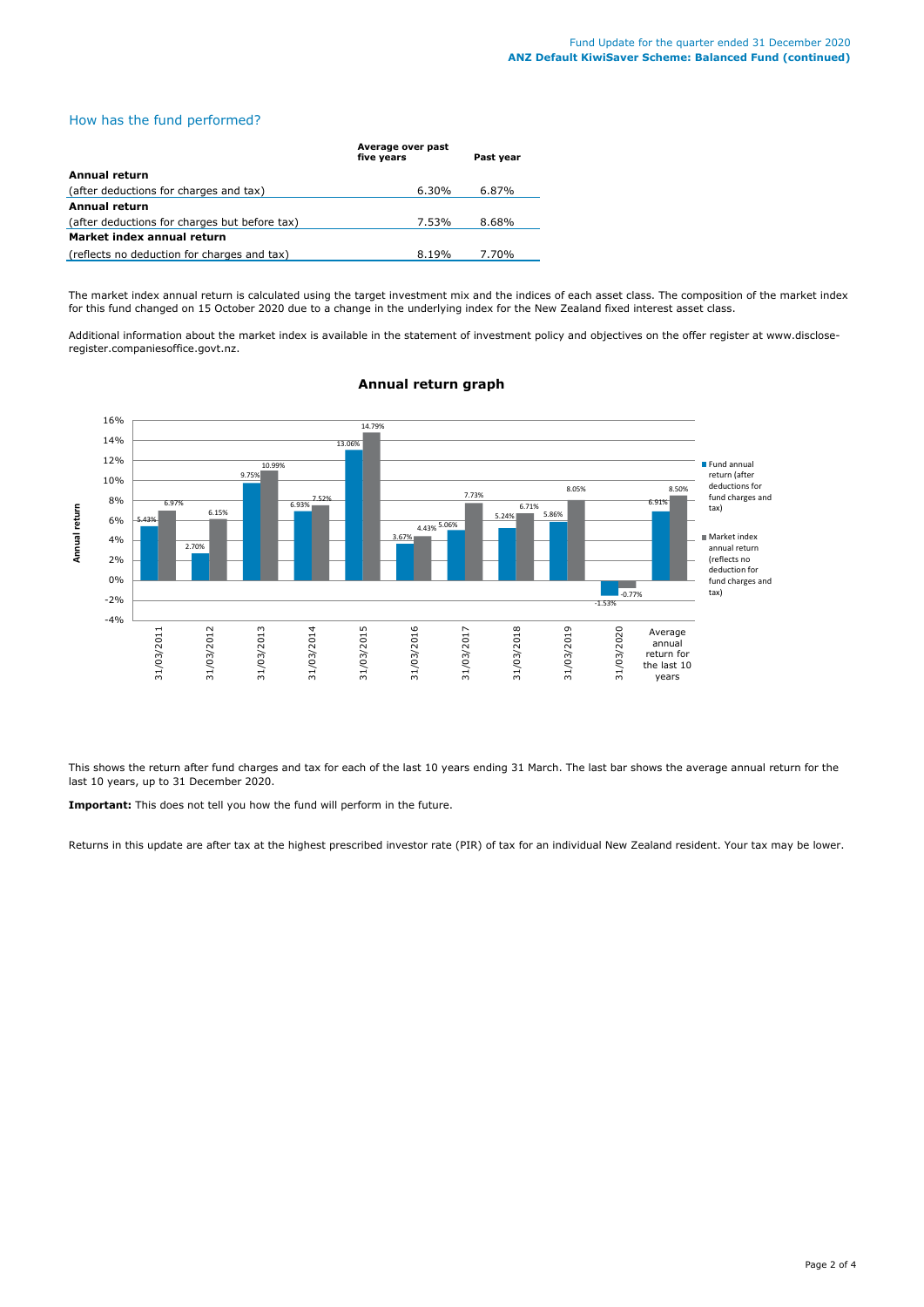# What fees are investors charged?

Investors in the Balanced Fund are charged fund charges. In the year to 31 March 2020 these were:

|                                             | % of net asset value          |
|---------------------------------------------|-------------------------------|
| Total fund charges <sup>1</sup>             | 0.96%                         |
| Which are made up of:                       |                               |
| Total management and administration charges | 0.96%                         |
| Including:                                  |                               |
| Manager's basic fee                         | 0.90%                         |
| Other management and administration charges | 0.06%                         |
| Total performance based fees                | 0.00%                         |
|                                             | Dollar amount per<br>investor |
| <b>Other charges</b>                        |                               |
| Membership fee <sup>2</sup>                 | \$18                          |

Investors are not currently charged individual action fees for specific actions or decisions (for example, for withdrawing from or switching funds). See the PDS for more information about Scheme fees.

Small differences in fees and charges can have a big impact on your investment over the long term.

# Example of how this applies to an investor

Sarah had \$10,000 in the fund at the start of the year and did not make any further contributions. At the end of the year, Sarah received a return after fund charges were deducted of \$687 (that is 6.87% of her inital \$10,000). Sarah also paid \$18 in other charges. This gives Sarah a total gain after tax of \$669 for the year.

#### What does the fund invest in?

**Actual investment mix<sup>3</sup> Target investment mix<sup>3</sup>**

This shows the types of assets that the fund invests in. This shows the mix of assets that the fund generally intends to invest in.